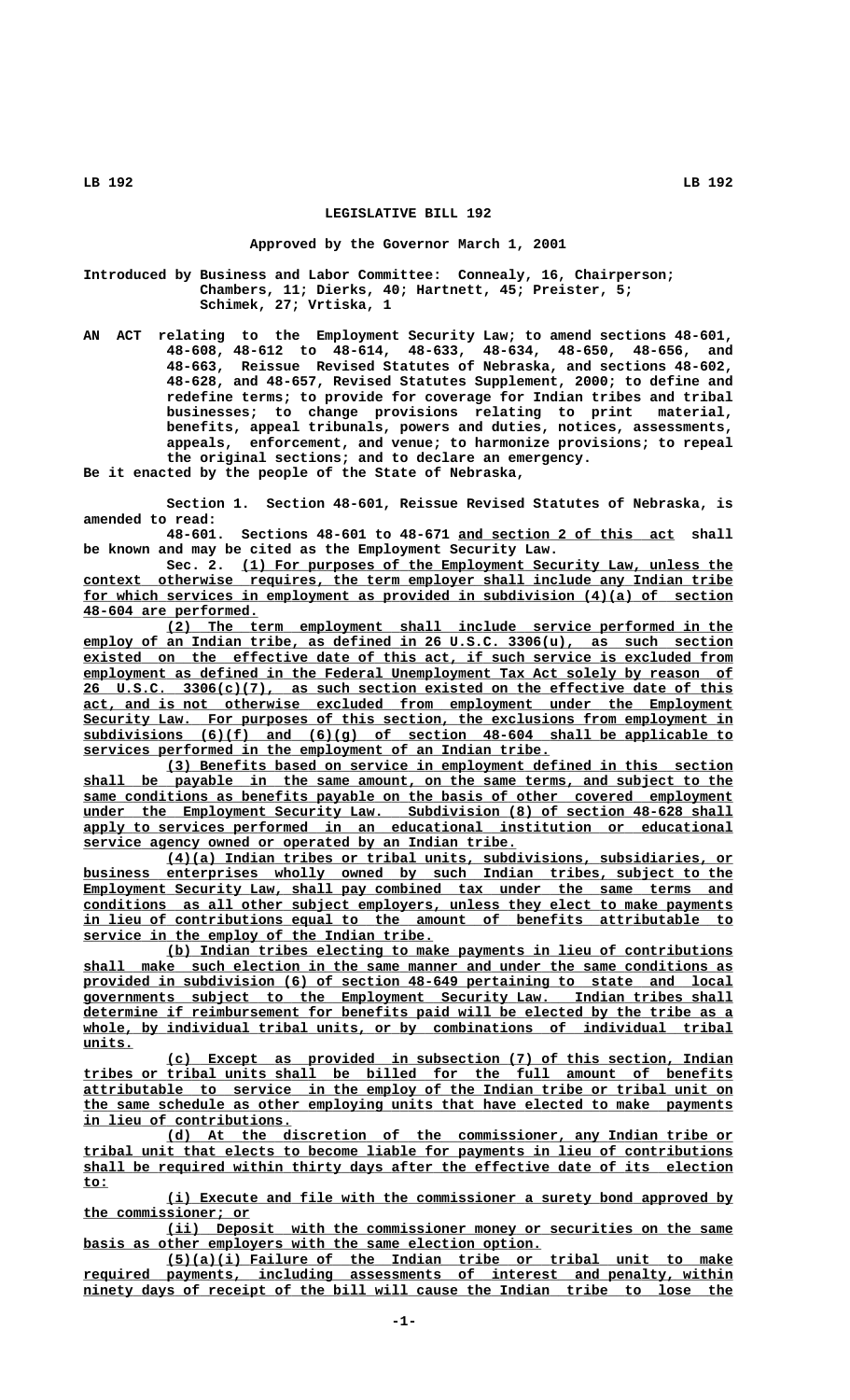**\_\_\_\_\_\_\_\_\_\_\_\_\_\_\_\_\_\_\_\_\_\_\_\_\_\_\_\_\_\_\_\_\_\_\_\_\_\_\_\_\_\_\_\_\_\_\_\_\_\_\_\_\_\_\_\_\_\_\_\_\_\_\_\_\_\_\_\_\_\_\_\_\_\_\_\_\_\_ option to make payments in lieu of contributions, as described in subsection \_\_\_\_\_\_\_\_\_\_\_\_\_\_\_\_\_\_\_\_\_\_\_\_\_\_\_\_\_\_\_\_\_\_\_\_\_\_\_\_\_\_\_\_\_\_\_\_\_\_\_\_\_\_\_\_\_\_\_\_\_\_\_\_\_\_\_\_\_\_\_\_\_\_\_\_\_\_ (4) of this section, for the following tax year unless payment in full is \_\_\_\_\_\_\_\_\_\_\_\_\_\_\_\_\_\_\_\_\_\_\_\_\_\_\_\_\_\_\_\_\_\_\_\_\_\_\_\_\_\_\_\_\_\_\_\_\_\_\_\_\_\_\_\_\_\_\_\_\_\_\_\_\_\_\_\_\_\_ received before combined tax rates for the next tax year are computed.**

 **\_\_\_\_\_\_\_\_\_\_\_\_\_\_\_\_\_\_\_\_\_\_\_\_\_\_\_\_\_\_\_\_\_\_\_\_\_\_\_\_\_\_\_\_\_\_\_\_\_\_\_\_\_\_\_\_\_\_\_\_\_\_\_\_\_\_\_\_ (ii) Any Indian tribe that loses the option to make payments in lieu \_\_\_\_\_\_\_\_\_\_\_\_\_\_\_\_\_\_\_\_\_\_\_\_\_\_\_\_\_\_\_\_\_\_\_\_\_\_\_\_\_\_\_\_\_\_\_\_\_\_\_\_\_\_\_\_\_\_\_\_\_\_\_\_\_\_\_\_\_\_\_\_\_\_\_\_\_\_ of contributions due to late payment or nonpayment, as described in \_\_\_\_\_\_\_\_\_\_\_\_\_\_\_\_\_\_\_\_\_\_\_\_\_\_\_\_\_\_\_\_\_\_\_\_\_\_\_\_\_\_\_\_\_\_\_\_\_\_\_\_\_\_\_\_\_\_\_\_\_\_\_\_\_\_\_\_\_\_\_\_\_\_\_\_\_\_ subdivision (5)(a)(i) of this section, shall have such option reinstated if, \_\_\_\_\_\_\_\_\_\_\_\_\_\_\_\_\_\_\_\_\_\_\_\_\_\_\_\_\_\_\_\_\_\_\_\_\_\_\_\_\_\_\_\_\_\_\_\_\_\_\_\_\_\_\_\_\_\_\_\_\_\_\_\_\_\_\_\_\_\_\_\_\_\_\_\_\_\_ after a period of one year, all combined taxes have been paid timely and no \_\_\_\_\_\_\_\_\_\_\_\_\_\_\_\_\_\_\_\_\_\_\_\_\_\_\_\_\_\_\_\_\_\_\_\_\_\_\_\_\_\_\_\_\_\_\_\_\_\_\_\_\_\_\_\_\_\_\_\_\_\_\_\_\_\_\_\_\_\_\_\_\_\_\_\_\_\_ combined tax, payments in lieu of contributions for benefits paid, penalties, \_\_\_\_\_\_\_\_\_\_\_\_\_\_\_\_\_\_\_\_\_\_\_\_\_\_\_\_\_\_\_ or interest remain outstanding.**

 **\_\_\_\_\_\_\_\_\_\_\_\_\_\_\_\_\_\_\_\_\_\_\_\_\_\_\_\_\_\_\_\_\_\_\_\_\_\_\_\_\_\_\_\_\_\_\_\_\_\_\_\_\_\_\_\_\_\_\_\_\_\_\_\_\_\_\_\_ (b)(i) Failure of the Indian tribe or any tribal unit thereof to**  $\frac{make}{make}$  required payments, including assessments of interest and penalty, after  **\_\_\_\_\_\_\_\_\_\_\_\_\_\_\_\_\_\_\_\_\_\_\_\_\_\_\_\_\_\_\_\_\_\_\_\_\_\_\_\_\_\_\_\_\_\_\_\_\_\_\_\_\_\_\_\_\_\_\_\_\_\_\_\_\_\_\_\_\_\_\_\_\_\_\_\_\_\_ all collection activities deemed necessary by the commissioner have been** exhausted will cause services performed for such tribe to not be treated as  **\_\_\_\_\_\_\_\_\_\_\_\_\_\_\_\_\_\_\_\_\_\_\_\_\_\_\_\_\_\_\_\_\_\_\_\_\_\_\_\_\_\_\_\_\_\_\_\_\_\_\_\_\_\_\_\_\_\_ employment for purposes of subsection (2) of this section.**

 **\_\_\_\_\_\_\_\_\_\_\_\_\_\_\_\_\_\_\_\_\_\_\_\_\_\_\_\_\_\_\_\_\_\_\_\_\_\_\_\_\_\_\_\_\_\_\_\_\_\_\_\_\_\_\_\_\_\_\_\_\_\_\_\_\_\_\_\_ (ii) The commissioner may determine that any Indian tribe that loses \_\_\_\_\_\_\_\_\_\_\_\_\_\_\_\_\_\_\_\_\_\_\_\_\_\_\_\_\_\_\_\_\_\_\_\_\_\_\_\_\_\_\_\_\_\_\_\_\_\_\_\_\_\_\_\_\_\_\_\_\_\_\_\_\_\_\_\_\_\_\_\_\_\_\_\_\_\_ coverage under subdivision (5)(b)(i) of this section may have services** performed for such tribe again included as employment for purposes of  **\_\_\_\_\_\_\_\_\_\_\_\_\_\_\_\_\_\_\_\_\_\_\_\_\_\_\_\_\_\_\_\_\_\_\_\_\_\_\_\_\_\_\_\_\_\_\_\_\_\_\_\_\_\_\_\_\_\_\_\_\_\_\_\_\_\_\_\_\_\_\_\_\_\_\_\_\_\_ subsection (2) of this section if all contributions, payments in lieu of \_\_\_\_\_\_\_\_\_\_\_\_\_\_\_\_\_\_\_\_\_\_\_\_\_\_\_\_\_\_\_\_\_\_\_\_\_\_\_\_\_\_\_\_\_\_\_\_\_\_\_\_\_\_ contributions, penalties, and interest have been paid.**

 **\_\_\_\_\_\_\_\_\_\_\_\_\_\_\_\_\_\_\_\_\_\_\_\_\_\_\_\_\_\_\_\_\_\_\_\_\_\_\_\_\_\_\_\_\_\_\_\_\_\_\_\_\_\_\_\_\_\_\_\_\_\_\_\_\_\_\_\_ (iii) The commissioner shall notify the United States Internal** Revenue Service and the United States Department of Labor of any termination  **\_\_\_\_\_\_\_\_\_\_\_\_\_\_\_\_\_\_\_\_\_\_\_\_\_\_\_\_\_\_\_\_\_\_\_\_\_\_\_\_\_\_\_\_\_\_\_\_\_\_\_\_\_\_\_\_\_\_\_\_\_\_\_\_\_\_\_\_\_\_\_\_\_\_\_ or reinstatement of coverage made under subdivision (5)(b) of this section.**

 **\_\_\_\_\_\_\_\_\_\_\_\_\_\_\_\_\_\_\_\_\_\_\_\_\_\_\_\_\_\_\_\_\_\_\_\_\_\_\_\_\_\_\_\_\_\_\_\_\_\_\_\_\_\_\_\_\_\_\_\_\_\_\_\_\_\_\_\_ (6) Notices of payment and reporting delinquency to Indian tribes or \_\_\_\_\_\_\_\_\_\_\_\_\_\_\_\_\_\_\_\_\_\_\_\_\_\_\_\_\_\_\_\_\_\_\_\_\_\_\_\_\_\_\_\_\_\_\_\_\_\_\_\_\_\_\_\_\_\_\_\_\_\_\_\_\_\_\_\_\_\_\_\_\_\_\_\_\_\_ their tribal units shall include information that failure to make full payment \_\_\_\_\_\_\_\_\_\_\_\_\_\_\_\_\_\_\_\_\_\_\_\_\_\_\_\_\_\_\_\_ within the prescribed timeframe:**

 **\_\_\_\_\_\_\_\_\_\_\_\_\_\_\_\_\_\_\_\_\_\_\_\_\_\_\_\_\_\_\_\_\_\_\_\_\_\_\_\_\_\_\_\_\_\_\_\_\_\_\_\_\_\_\_\_\_\_\_\_\_\_\_\_\_\_\_\_ (a) Will cause the Indian tribe to be liable for taxes under the** Federal Unemployment Tax Act, as the act existed on the effective date of this  **act; \_\_\_\_**

 **\_\_\_\_\_\_\_\_\_\_\_\_\_\_\_\_\_\_\_\_\_\_\_\_\_\_\_\_\_\_\_\_\_\_\_\_\_\_\_\_\_\_\_\_\_\_\_\_\_\_\_\_\_\_\_\_\_\_\_\_\_\_\_\_\_\_\_\_ (b) Will cause the Indian tribe to lose the option to make payments \_\_\_\_\_\_\_\_\_\_\_\_\_\_\_\_\_\_\_\_\_\_\_\_\_\_\_\_\_ in lieu of contributions; and**

 **\_\_\_\_\_\_\_\_\_\_\_\_\_\_\_\_\_\_\_\_\_\_\_\_\_\_\_\_\_\_\_\_\_\_\_\_\_\_\_\_\_\_\_\_\_\_\_\_\_\_\_\_\_\_\_\_\_\_\_\_\_\_\_\_\_\_\_\_ (c) Could cause the Indian tribe to be excepted from the definition \_\_\_\_\_\_\_\_\_\_\_\_\_\_\_\_\_\_\_\_\_\_\_\_\_\_\_\_\_\_\_\_\_\_\_\_\_\_\_\_\_\_\_\_\_\_\_\_\_\_\_\_\_\_\_\_\_\_\_\_\_\_\_\_\_\_\_\_\_\_\_\_\_\_\_\_\_\_ of employer, as provided in subsection (1) of this section, and services in \_\_\_\_\_\_\_\_\_\_\_\_\_\_\_\_\_\_\_\_\_\_\_\_\_\_\_\_\_\_\_\_\_\_\_\_\_\_\_\_\_\_\_\_\_\_\_\_\_\_\_\_\_\_\_\_\_\_\_\_\_\_\_\_\_\_\_\_\_\_\_\_\_\_\_\_\_\_ the employ of the Indian tribe, as provided in subsection (2) of this section, \_\_\_\_\_\_\_\_\_\_\_\_\_\_\_\_\_\_\_\_\_\_\_\_\_\_\_\_\_\_\_ to be excepted from employment.**

 **\_\_\_\_\_\_\_\_\_\_\_\_\_\_\_\_\_\_\_\_\_\_\_\_\_\_\_\_\_\_\_\_\_\_\_\_\_\_\_\_\_\_\_\_\_\_\_\_\_\_\_\_\_\_\_\_\_\_\_\_\_\_\_\_\_\_\_\_ (7) Extended benefits paid that are attributable to service in the**  $\epsilon$  employ of an Indian tribe and not reimbursed by the federal government shall  **\_\_\_\_\_\_\_\_\_\_\_\_\_\_\_\_\_\_\_\_\_\_\_\_\_\_\_\_\_\_\_\_\_\_\_\_\_\_\_\_\_\_\_\_\_\_\_\_\_\_\_ be financed in their entirety by such Indian tribe.**

**Sec. 3. Section 48-602, Revised Statutes Supplement, 2000, is amended to read:**

**48-602. For purposes of the Employment Security Law, unless the context otherwise requires:**

**(1) Base period shall mean the last four completed calendar quarters immediately preceding the first day of an individual's benefit year, except that the commissioner may prescribe by rule and regulation that base period shall mean the first four of the last five completed calendar quarters immediately preceding the first day of an individual's benefit year;**

**(2) Benefits shall mean the money payments payable to an individual with respect to his or her unemployment;**

**(3) Benefit year, with respect to any individual, shall mean the one-year period beginning with the first day of the first week with respect to which the individual first files a valid claim for benefits, and thereafter the one-year period beginning with the first day of the first week with respect to which the individual next files a valid claim for benefits after the termination of his or her last preceding benefit year. Any claim for benefits made in accordance with section 48-629 shall be deemed to be a valid claim for the purpose of this subdivision if the individual has been paid the wages for insured work required under section 48-627. For the purposes of this subdivision a week with respect to which an individual files a valid claim shall be deemed to be in, within, or during that benefit year which includes the greater part of such week;**

**(4) Calendar quarter shall mean the period of three consecutive calendar months ending on March 31, June 30, September 30, or December 31, or the equivalent thereof as the Commissioner of Labor may by rule and regulation prescribe;**

**(5) Combined tax shall mean the employer liability consisting of contributions and commencing January 1, 1996, the state unemployment insurance tax;**

**(6) Combined tax rate shall mean the rate which is applied to wages to determine the combined taxes due;**

**(7) Commissioner shall mean the Commissioner of Labor;**

**(8) Contribution rate shall mean the percentage of the combined tax rate used to determine the contribution portion of the combined tax;**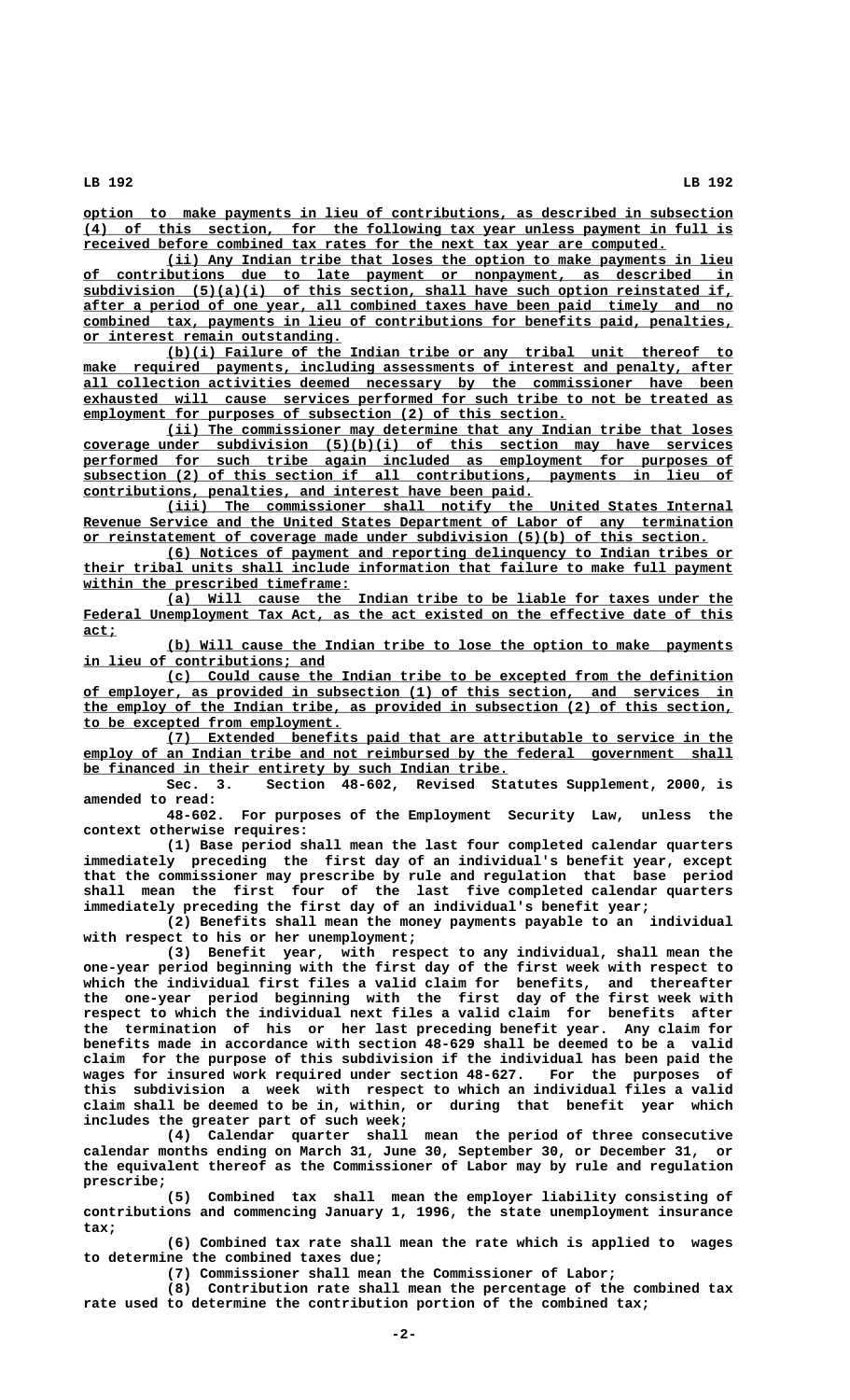**(9) Contributions shall mean that portion of the combined tax based upon the contribution rate portion of the combined tax rate which is deposited in the state Unemployment Compensation Fund as required by sections 48-648 and 48-649;**

**(10) Department shall mean the Department of Labor;**

**(11) Employee leasing company shall mean an independently established business entity which engages in the business of providing leased employees to a client-lessee. Client-lessee shall mean any other employer, individual, organization, partnership, limited liability company, corporation, or other legal entity;**

**(12) Employment office shall mean a free public employment office or branch thereof, operated by this state or maintained as a part of a state-controlled system of public employment offices, including public employment offices operated by an agency of a foreign government;**

**(13) Fund shall mean the Unemployment Compensation Fund established by section 48-617 to which all contributions and payments in lieu of contributions required and from which all benefits provided shall be paid;**

**(14) Hospital shall mean an institution which has been licensed, certified, or approved by the Department of Health and Human Services Regulation and Licensure as a hospital;**

**(15) Institution of higher education shall mean an institution which: (a) Admits as regular students only individuals having a certificate of graduation from a high school or the recognized equivalent of such a certificate; (b) is legally authorized in this state to provide a program of education beyond high school; (c) provides an educational program for which it awards a bachelor's degree or higher or provides a program which is acceptable for full credit toward such a degree, a program of postgraduate or postdoctoral studies, or a program of training to prepare students for gainful employment in a recognized occupation; and (d) is a public or other nonprofit institution; notwithstanding any of the foregoing provisions of this subdivision, all colleges and universities in this state are institutions of higher education for purposes of this section;**

**(16) Insured work shall mean employment for employers;**

**(17) Leave of absence shall mean any absence from work: (a) Mutually and voluntarily agreed to by the employer and the employee; (b) mutually and voluntarily agreed to between the employer and the employee's bargaining agent; or (c) to which the employee is entitled to as a matter of state or federal law;**

**(18) Paid vacation leave shall mean a period of time while employed or following separation from employment in which the individual renders no services to the employer but is entitled to receive vacation pay equal to or exceeding his or her base weekly wage;**

**(19) Payments in lieu of contributions shall mean the money payments to the Unemployment Compensation Fund required by sections 48-649, 48-652, 48-660.01, and 48-661;**

**(20) State includes, in addition to the states of the United States of America, any dependency of the United States, the Commonwealth of Puerto Rico, the Virgin Islands, and the District of Columbia;**

**(21) State unemployment insurance tax shall mean that portion of the combined tax commencing January 1, 1996, which is based upon the state unemployment insurance tax rate portion of the combined tax rate and which is deposited in the State Unemployment Insurance Trust Fund as required by sections 48-648 and 48-649;**

**(22) State unemployment insurance tax rate shall mean the percentage of the combined tax rate used to determine the state unemployment insurance tax portion of the combined tax;**

**(23) Temporary employee shall mean an employee of a temporary help firm assigned to work for the clients of such temporary help firm;**

**(24) Temporary help firm shall mean a firm that hires its own employees and assigns them to clients to support or supplement the client's work force in work situations such as employee absences, temporary skill shortages, seasonal workloads, and special assignments and projects;**

**(25) Unemployed shall mean an individual during any week in which the individual performs no service and with respect to which no wages are payable to the individual or any week of less than full-time work if the wages payable with respect to such week are less than the individual's weekly benefit amount, but shall not include any individual on a leave of absence or on paid vacation leave. When an agreement between the employer and a bargaining unit representative does not allocate vacation pay allowance or pay in lieu of vacation to a specified period of time during a period of temporary layoff or plant shutdown, the payment by the employer or his or her designated representative will be deemed to be wages as defined in this section in the**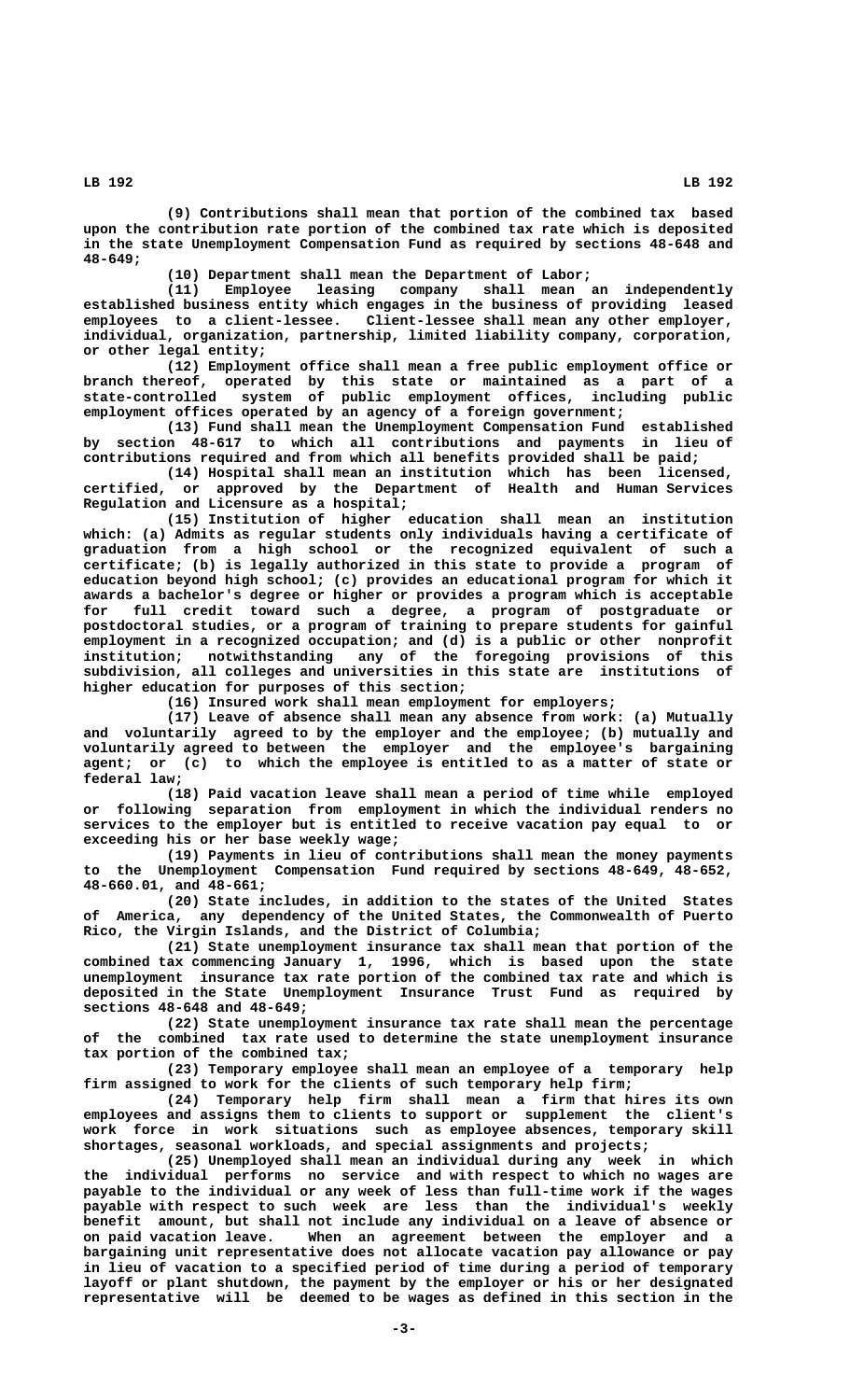**week or weeks the vacation is actually taken;**

**(26) Unemployment Trust Fund shall mean the trust fund in the Treasury of the United States of America established under section 904 of the \_\_\_\_\_\_\_\_\_\_\_\_\_\_\_\_\_\_\_\_\_\_\_\_\_\_\_\_\_\_\_\_\_\_\_\_\_\_\_\_\_\_\_\_\_\_\_\_ federal Social Security Act, 42 U.S.C. 1104, as such section existed on the \_\_\_\_\_\_\_\_\_\_\_\_\_\_\_\_\_\_\_\_\_\_\_\_\_\_\_ effective date of this act, which receives credit from the state Unemployment Compensation Fund;**

**(27) Wages, except with respect to services performed in employment as provided in subdivisions (4)(c) and (d) of section 48-604, shall mean all remuneration for personal services, including commissions and bonuses, remuneration for personal services paid under a contract of hire, and the cash value of all remunerations in any medium other than cash. The reasonable cash value of remuneration in any medium other than cash shall be estimated and determined in accordance with rules and regulations prescribed by the commissioner. After December 31, 1985, wages shall include tips which are received while performing services which constitute employment and which are included in a written statement furnished to the employer pursuant to section \_\_\_\_\_\_\_\_\_\_\_\_\_\_\_\_\_\_\_\_\_\_\_\_\_\_\_\_\_\_\_ 6053(a) of the Internal Revenue Code as defined in section 49-801.01.**

**With respect to services performed in employment in agricultural labor as is provided in subdivision (4)(c) of section 48-604 or in domestic service as is provided in subdivision (4)(d) of section 48-604, wages shall mean cash remuneration for such services, except that as used in sections 48-648 and 48-649 only, the term wages shall not include that part of the remuneration which, after remuneration equal to seven thousand dollars has been paid to an individual by an employer or by the predecessor of such employer with respect to employment within this or any other state during any calendar year, is paid to such individual by such employer during such calendar year, unless that part of the remuneration is subject to a tax under a federal law imposing a tax against which credit may be taken for contributions required to be paid into a state unemployment fund.**

**The term wages shall not include:**

**(a) The amount of any payment, including any amount paid by an employer for insurance or annuities or into a fund to provide for such payment, made to, or on behalf of, an individual in employment or any of his or her dependents under a plan or system established by an employer which makes provision for such individuals generally or for a class or classes of such individuals, including any amount paid by an employer for insurance or annuities or into a fund to provide for any such payment, on account of (i) sickness or accident disability, except, in the case of payments made to an employee or any of his or her dependents, this subdivision (i) shall exclude from wages only payments which are received under a workers' compensation law, (ii) medical and hospitalization expenses in connection with sickness or accident disability, or (iii) death;**

**(b) The payment by an employer, without deduction from the remuneration of the employee, of the tax imposed upon an employee under \_\_\_\_\_\_\_\_\_\_\_\_\_\_\_\_\_\_\_\_\_\_\_\_\_\_\_\_\_\_\_ section 3101 of the Internal Revenue Code as defined in section 49-801.01;**

**(c) Any payment on account of sickness or accident disability, or medical or hospitalization expenses in connection with sickness or accident disability, made by an employer to, or on behalf of, an individual after the expiration of six calendar months following the last calendar month in which such individual worked for such employer;**

**(d) Any payment made to, or on behalf of, an individual or his or her beneficiary (i) from or to a trust described in section 401(a) of the** Internal Revenue Code as defined in section 49-801.01 which is exempt from tax under section 501(a) of the Internal Revenue Code as defined in section  **\_\_\_\_\_\_\_\_\_ 49-801.01 at the time of such payment unless such payment is made to an employee of the trust as remuneration for services rendered as such employee and not as a beneficiary of the trust or (ii) under or to an annuity plan which, at the time of such payment, meets the requirements of section 401 of** the Internal Revenue Code as defined in section 49-801.01;

**(e) Any payment made to, or on behalf of, an employee or his or her beneficiary (i) under a simplified employee pension as defined by the commissioner, (ii) under or to an annuity contract as defined by the commissioner, other than a payment for the purchase of such contract which is made by reason of a salary reduction agreement, whether evidenced by a written instrument or otherwise, (iii) under or to an exempt governmental deferred compensation plan as defined by the commissioner, (iv) to supplement pension benefits under a plan or trust, as defined by the commissioner, to take into account some portion or all of the increase in the cost of living since retirement, but only if such supplemental payments are under a plan which is** treated as a welfare plan, or (v) under a cafeteria benefits plan; and

**(f) Remuneration paid in any medium other than cash to an individual for service not in the course of the employer's trade or business; and \_\_\_**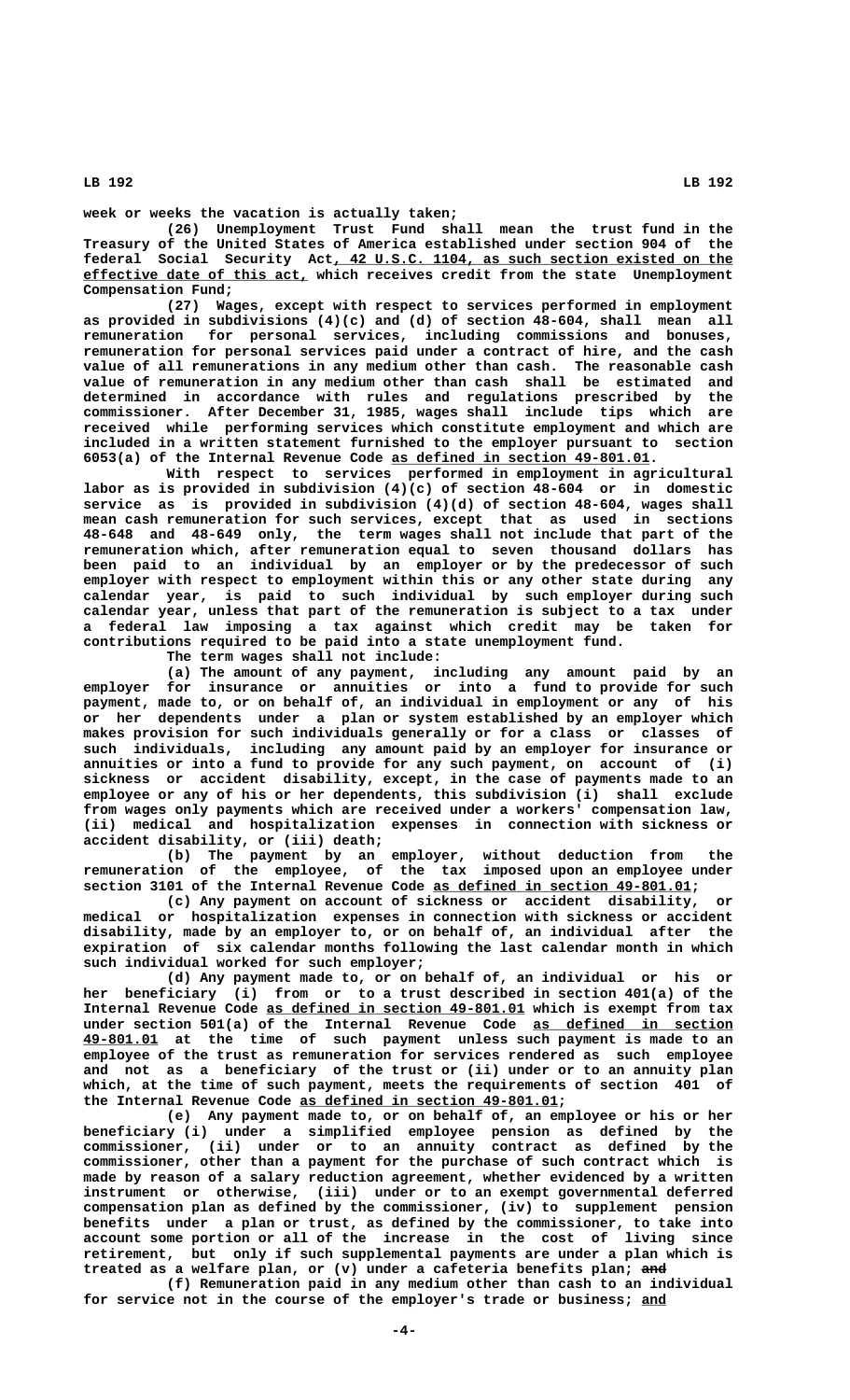**\_\_\_\_\_\_\_\_\_\_\_\_\_\_\_\_\_\_\_\_\_\_\_\_\_\_\_\_\_\_\_\_\_\_\_\_\_\_\_\_\_\_\_\_\_\_\_\_\_\_\_\_\_\_\_\_\_\_\_\_\_\_\_\_\_\_\_\_ (g) Benefits paid under a supplemental unemployment benefit plan** which satisfies the eight points set forth in Internal Revenue Service Revenue Ruling 56-249 as the ruling existed on the effective date of this act and is  **\_\_\_\_\_\_\_\_\_\_\_\_\_\_\_\_\_\_\_\_\_\_\_\_\_\_\_\_\_\_\_\_\_\_\_\_\_\_\_\_\_\_\_\_\_\_\_\_\_\_\_\_\_\_\_\_\_\_\_\_\_\_\_\_\_\_\_\_\_\_\_\_\_\_\_\_\_\_ in compliance with the standards set forth in Internal Revenue Service Revenue** Rulings 58-128 and 60-330 as the rulings existed on the effective date of this  **act; \_\_\_\_**

**(28) Week shall mean such period of seven consecutive days as the commissioner may by rule and regulation prescribe; and**

**(29) Week of unemployment with respect to any individual shall mean any week during which he or she performs less than full-time work and the wages payable to him or her with respect to such week are less than his or her weekly benefit amount.**

**Sec. 4. Section 48-608, Reissue Revised Statutes of Nebraska, is amended to read:**

**48-608.** The Commissioner of Labor shall eause to be printed for distribution to the public the text of the Employment Security Law, his or her  $r$ ules and regulations, and any other material he or she deems relevant and **suitable, and shall furnish eight copies of the same text of the Employment ————————— ——— ————— ———— \_\_\_\_\_\_\_\_\_\_\_\_\_\_\_\_\_\_\_\_\_\_\_\_\_ \_\_\_\_\_\_\_\_\_\_\_\_\_\_\_\_\_\_\_\_\_\_\_\_\_\_\_\_\_\_\_\_\_\_\_\_\_\_\_\_\_\_\_\_\_\_\_\_\_ Security Law and his or her rules and regulations to the Nebraska Publications** Clearinghouse. and one copy to any person upon application therefor.

**Sec. 5. Section 48-612, Reissue Revised Statutes of Nebraska, is amended to read:**

**48-612. Each employer, whether or not subject to the Employment Security Law, shall keep true and accurate work records containing such information as the Commissioner of Labor may prescribe. Such records shall be open to inspection and be subject to being copied by the commissioner or his or her authorized representatives at any reasonable time and as often as may** be necessary. The commissioner and the chairperson of any appeal tribunal may **require from any such employer any sworn or unsworn reports, with respect to persons employed by it, which he, she, or it deems necessary for the effective administration of such law. Information thus obtained or obtained from any individual pursuant to the administration of such law, shall be held confidential, except to the extent necessary for the proper presentation of the contest of a claim, and shall not be published or be open to public inspection, other than to public employees in the performance of their public duties, in any manner revealing the individual's or employing unit's identity, except that (a) any claimant, or his or her legal representative, at a hearing before an appeal tribunal or court shall be supplied with information from such records to the extent necessary for the proper presentation of his or her claim and (b) the Nebraska Workers' Compensation Court may use the names, addresses, and identification numbers of employers for purposes of enforcement of the Nebraska Workers' Compensation Act. Any employee of the commissioner who violates any provision of sections 48-606 to 48-616 shall be guilty of a Class III misdemeanor. All letters, reports, communications, or any other matters, either oral or written, from an employer or his or her workers to each other or to the commissioner or any of his or her agents, representatives, or employees which shall have been written or made in connection with the requirements and administration of the Employment Security Law, or the rules and regulations thereunder, shall be absolutely privileged and shall not be made the subject matter or basis for any suit for slander or libel in any court of this state, unless the same be false in fact and malicious in intent.**

**Sec. 6. Section 48-613, Reissue Revised Statutes of Nebraska, is amended to read:**

**48-613. In the discharge of the duties imposed by the Employment** Security Law, the Commissioner of Labor, <del>the chairperson</del> <del>of</del> an appeal **tribunal, and any duly authorized representative of any of them shall have power to administer oaths and affirmations, take depositions, certify to official acts, and issue subpoenas to compel the attendance of witnesses and the production of books, papers, correspondence, memoranda, and other records deemed necessary as evidence in connection with a disputed claim or the administration of such law.**

**Sec. 7. Section 48-614, Reissue Revised Statutes of Nebraska, is amended to read:**

 **\_\_\_\_\_\_\_\_\_\_\_\_\_\_\_\_\_\_\_\_\_\_\_\_\_\_\_\_\_\_\_\_\_\_\_\_\_\_\_\_\_\_\_\_\_\_\_\_\_\_\_\_\_\_\_\_\_\_\_ 48-614. The Commissioner of Labor, an appeal tribunal, or a duly \_\_\_\_\_\_\_\_\_\_\_\_\_\_\_\_\_\_\_\_\_\_\_\_\_\_\_\_\_\_\_\_\_\_\_\_\_\_\_\_\_\_\_\_\_\_\_\_\_\_\_\_\_\_\_\_\_\_\_\_\_\_\_\_\_\_\_\_\_\_\_\_\_\_\_\_\_\_ authorized representative of the commissioner or an appeal tribunal may** petition a court to enforce a subpoena issued by the commissioner or an appeal  **\_\_\_\_\_\_\_\_\_\_\_ —— \_\_\_\_\_\_\_\_\_\_ \_\_\_\_\_\_\_\_\_\_\_\_\_\_\_ tribunal in In case of contumacy by any person, or refusal of any person to** obey such a subpoena. issued to any person, any Any court of this state which  **\_\_\_\_\_\_\_\_\_\_\_\_\_\_\_\_\_\_\_\_\_\_\_\_\_\_\_\_\_\_\_\_\_\_\_\_\_\_\_\_\_\_\_\_\_\_\_\_\_\_\_\_\_\_\_\_\_\_\_\_\_\_\_\_\_\_\_\_\_\_\_\_\_\_\_\_\_\_ has subject matter jurisdiction and has venue jurisdiction of the place where** within the <del>jurisdiction</del> of which the inquiry is carried on or within the **jurisdiction of which said the person guilty of contumacy or refusal to obey** 

 **LB 192 LB 192**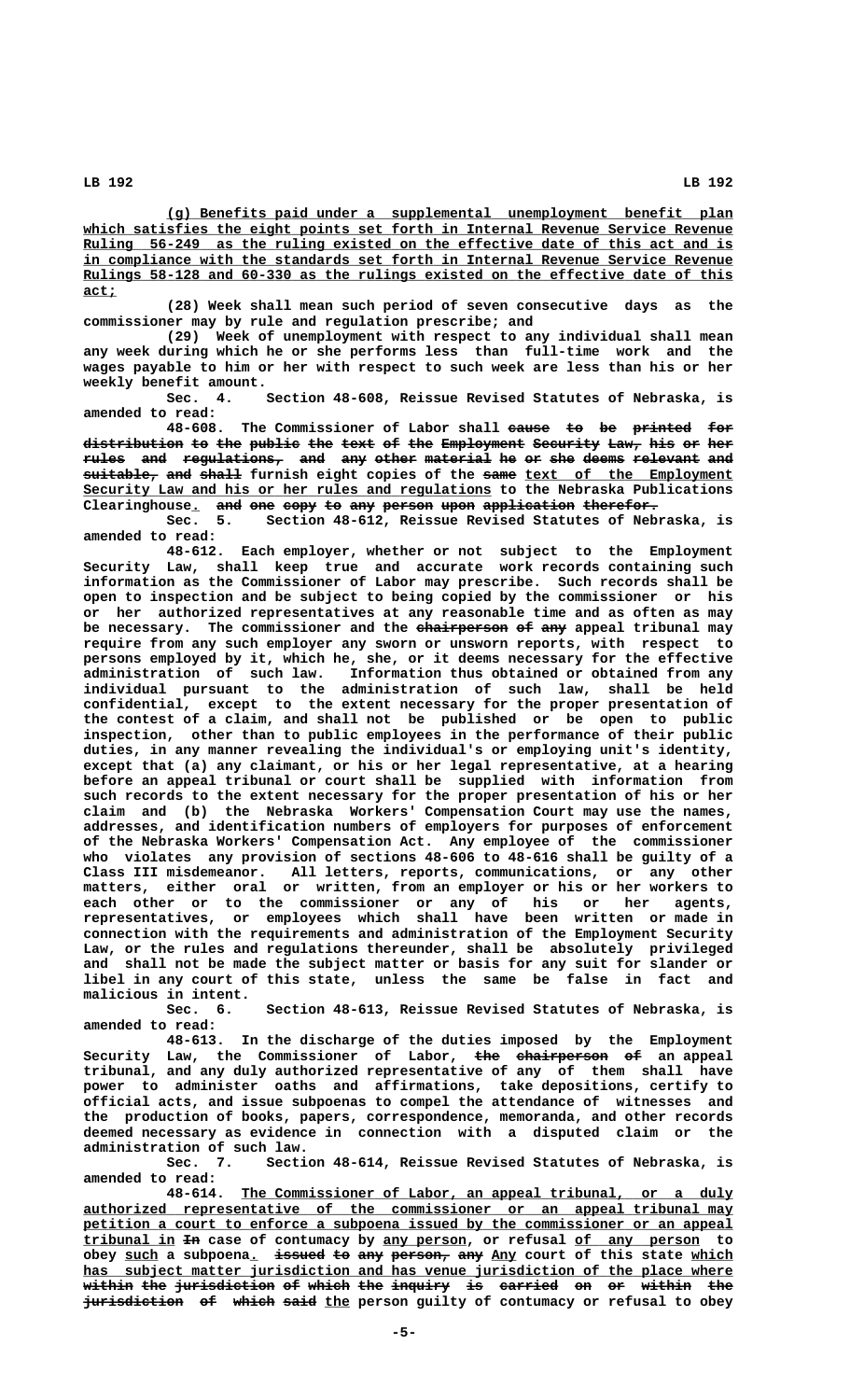$\boldsymbol{\mathrm{is}}$  found<u>,</u> <del>or</del> resides<u>,</u> or transacts business<del>, upon application</del> <del>by the</del> **Commissioner of Labor, the chairman of an appeal tribunal or any duly ———————————— —— —————— ——— ———————— —— —— —————— ———————— —— ——— ————**  $\overline{\text{autherford representative of any of them shall have has junction to issue}}$ **to** such person an order requiring such person him or her to appear before the commissioner, the chairman of an appeal tribunal, or a any duly authorized **representative of any of them, there and to produce evidence if so ordered or —— ——— —— ————— ————— \_\_\_ —— —— ——————— — there to or** give testimony <u>if so ordered</u> touching the matter under **investigation or in question. Any failure to obey such order of the court may** be punished by the said court as a contempt. thereof. Any person who shall without just cause <del>fail or refuse</del> <u>fails or refuses</u> to attend and testify or to **answer any lawful inquiry or to produce books, papers, correspondence,**  $m$ emoranda, and other records, if it is in his <u>or her</u> power so to do, in **obedience to a subpoena of the commissioner, the chairman of an appeal ——— ———————— —** tribunal, or  $\frac{amy}{2}$  duly authorized representative of  $\frac{amy}{2}$  of  $\frac{thcm}{2}$  shall be **guilty of a Class III misdemeanor. Each day such violation continues shall be a separate offense.**

**Sec. 8. Section 48-628, Revised Statutes Supplement, 2000, is amended to read:**

**48-628. An individual shall be disqualified for benefits:**

**(1)(a) For the week in which he or she has left work voluntarily without good cause, if so found by the commissioner, and for not less than seven weeks nor more than ten weeks which immediately follow such week, as determined by the commissioner according to the circumstances in each case. A temporary employee of a temporary help firm has left work voluntarily without good cause if the temporary employee does not contact the temporary help firm for reassignment upon completion of an assignment and the temporary employee has been advised by the temporary help firm of his or her obligation to contact the temporary help firm upon completion of assignments and has been advised by the temporary help firm that the temporary employee may be denied benefits for failure to do so. If an individual who has made all reasonable efforts to preserve the employment voluntarily leaves his or her work for the necessary purpose of escaping abuse, as defined in section 42-903, such individual shall be deemed to have left his or her employment for good cause \_\_ and is not disqualified for benefits; or**

**(b) For the week in which he or she has left work voluntarily for the sole purpose of accepting previously secured, permanent, full-time, insured work, which he or she does accept, which offers a reasonable expectation of betterment of wages or working conditions, or both, and for which he or she earns wages payable to him or her, if so found by the commissioner, and for not more than one week which immediately follows such week;**

**(2) For the week in which he or she has been discharged for misconduct connected with his or her work, if so found by the commissioner, and for not less than seven weeks nor more than ten weeks which immediately follow such week, as determined by the commissioner in each case according to the seriousness of the misconduct. If the commissioner finds that such individual's misconduct was gross, flagrant, and willful, or was unlawful, the commissioner shall totally disqualify such individual from receiving benefits with respect to wage credits earned prior to discharge for such misconduct. In addition to the seven-week to ten-week benefit disqualification assessed under this subdivision, the commissioner shall cancel all wage credits earned as a result of employment with the discharging employer if the commissioner finds that the individual was discharged for misconduct in connection with the work which was not gross, flagrant, and willful or unlawful but which included being under the influence of any intoxicating beverage or being under the influence of any controlled substance listed in section 28-405 not prescribed by a physician licensed to practice medicine or surgery when the individual is so under the influence on the worksite or while engaged in work for the employer;**

**(3)(a) For any week of unemployment in which he or she has failed, without good cause, to apply for available, suitable work when so directed by the employment office or the commissioner, to accept suitable work offered him or her, or to return to his or her customary self-employment, if any, and the commissioner so finds, and for not less than seven weeks nor more than ten weeks which immediately follow such week, as determined by the commissioner, and his or her total benefit amount to which he or she is then entitled shall be reduced by an amount equal to the number of weeks for which he or she has been disqualified by the commissioner.**

**(b) In determining whether or not any work is suitable for an individual, the commissioner shall consider the degree of risk involved to the individual's health, safety, and morals, his or her physical fitness and prior training, his or her experience and prior earnings, his or her length of**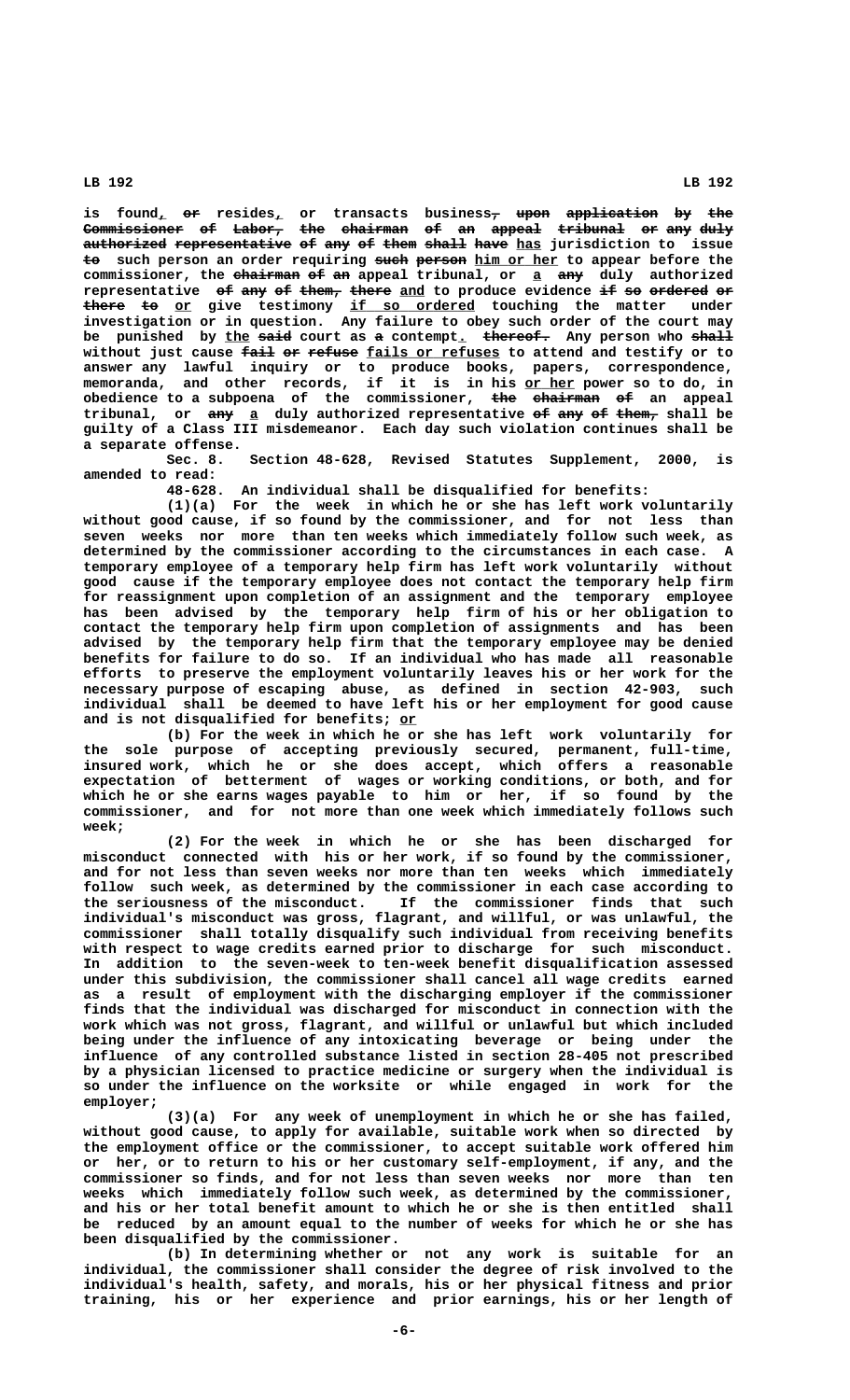**unemployment and prospects for securing local work in his or her customary occupation, and the distance of the available work from his or her residence.**

**(c) Notwithstanding any other provisions of the Employment Security Law, no work shall be deemed suitable and benefits shall not be denied under such law to any otherwise eligible individual for refusing to accept new work under any of the following conditions: (i) If the position offered is vacant due directly to a strike, lockout, or other labor dispute; (ii) if the wages, hours, or other conditions of the work offered are substantially less favorable to the individual than those prevailing for similar work in the locality; or (iii) if, as a condition of being employed, the individual would be required to join a company union or to resign from or refrain from joining any bona fide labor organization.**

**(d) Notwithstanding any other provisions in subdivision (3) of this section, no otherwise eligible individual shall be denied benefits with respect to any week in which he or she is in training with the approval of the commissioner, by reason of the application of the provisions in subdivision (3) of this section relating to failure to apply for or a refusal to accept suitable work;**

**(4) For any week with respect to which the commissioner finds that his or her total unemployment is due to a stoppage of work which exists because of a labor dispute at the factory, establishment, or other premises at which he or she is or was last employed, except that this subdivision shall not apply if it is shown to the satisfaction of the commissioner that (a) the individual is not participating in, financing, or directly interested in the labor dispute which caused the stoppage of work and (b) he or she does not belong to a grade or class of workers of which, immediately before the commencement of the stoppage, there were members employed at the premises at which the stoppage occurs, any of whom are participating, financing, or directly interested in the dispute. If in any case, separate branches of work, which are commonly conducted as separate businesses in separate premises, are conducted in separate departments of the same premises, each such department shall, for the purposes of this subdivision, be deemed to be a separate factory, establishment, or other premises;**

**(5) For any week with respect to which he or she is receiving or has received remuneration in the form of (a) wages in lieu of notice, or a dismissal or separation allowance, (b) compensation for temporary disability under the workers' compensation law of any state or under a similar law of the United States, (c) primary insurance benefits under Title II of the Social Security Act, as amended, or similar payments under any act of Congress, (d) retirement or retired pay, pension, annuity, or other similar periodic payment under a plan maintained or contributed to by a base period or chargeable employer, or (e) a gratuity or bonus from an employer, paid after termination of employment, on account of prior length of service, or disability not compensated under the workers' compensation law. Such payments made in lump sums shall be prorated in an amount which is reasonably attributable to such week. If the prorated remuneration is less than the benefits which would otherwise be due, he or she shall be entitled to receive for such week, if otherwise eligible, benefits reduced by the amount of such remuneration. The prorated remuneration shall be considered wages for the quarter to which it is attributable. Military service-connected disability compensation payable under 38 U.S.C. chapter 11 shall not be deemed to be disqualifying or deductible from the benefit amount. No deduction shall be made for the part of any retirement pension which represents return of payments made by the individual. In the case of a transfer by an individual or his or her employer of an amount from one retirement plan to a second qualified retirement plan under the Internal Revenue Code, the amount transferred shall not be deemed to be received by the claimant until actually paid from the second retirement** plan to the claimant. No deduction shall be made for any benefit received  **\_\_\_\_\_\_\_\_\_\_\_\_\_\_\_\_\_\_\_\_\_\_\_\_\_\_\_\_\_\_\_\_\_\_\_\_\_\_\_\_\_\_\_\_\_\_\_\_\_\_\_\_\_\_\_\_\_\_\_\_\_\_\_\_\_\_\_\_\_\_\_\_\_\_\_\_\_\_ under a supplemental unemployment benefit plan described in subdivision \_\_\_\_\_\_\_\_\_\_\_\_\_\_\_\_\_\_\_\_\_\_\_\_\_ (27)(g) of section 48-602;**

**(6) For any week with respect to which or a part of which he or she has received or is seeking unemployment benefits under an unemployment compensation law of any other state or of the United States, except that if the appropriate agency of such other state or of the United States finally determines that he or she is not entitled to such unemployment benefits, this disqualification shall not apply;**

**(7) For any week of unemployment if such individual is a student. For the purpose of this subdivision, student shall mean an individual registered for full attendance at and regularly attending an established school, college, or university, unless the major portion of his or her wages for insured work during his or her base period was for services performed while attending school, except that attendance for training purposes under a**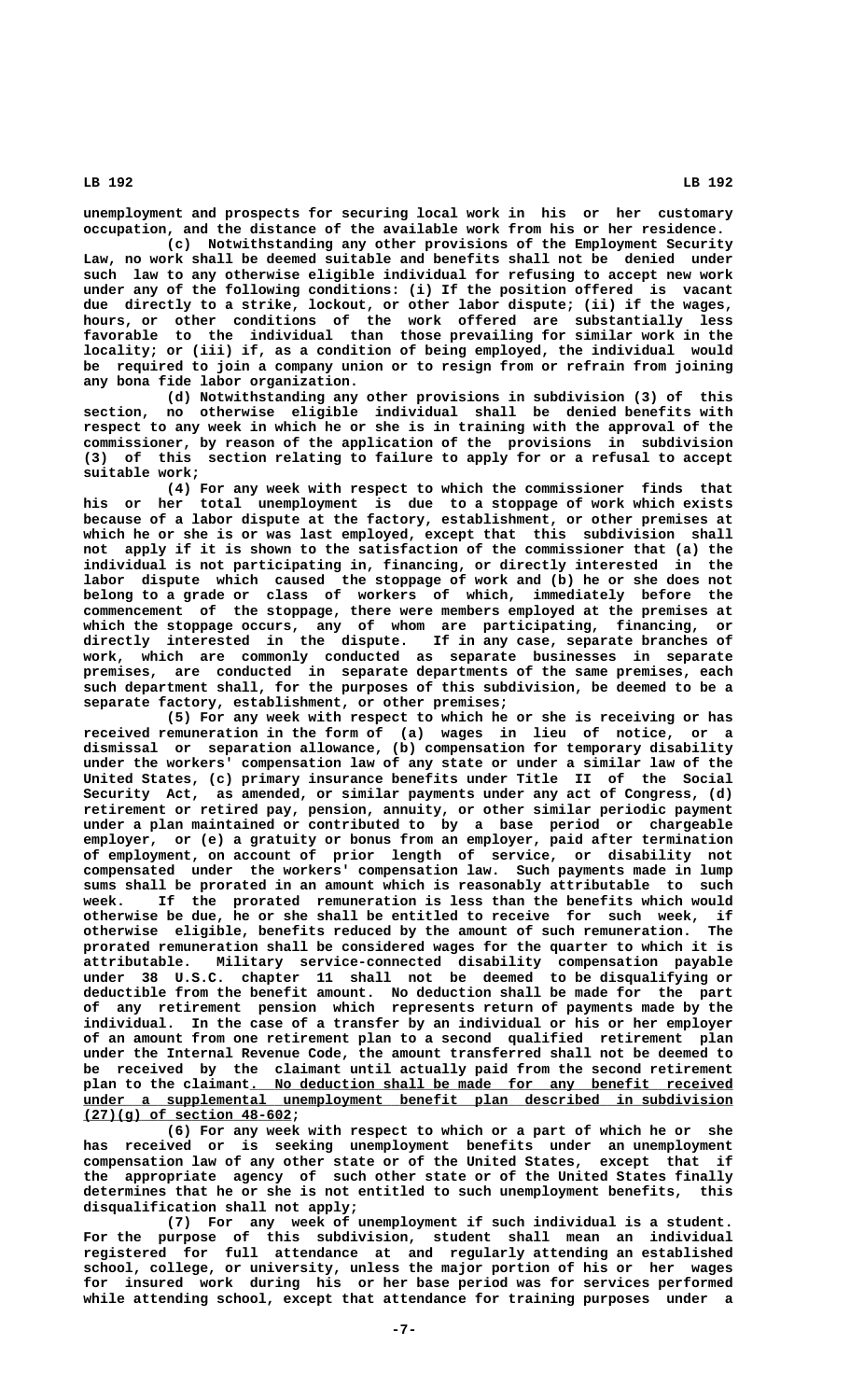**plan approved by the commissioner for such individual shall not be disqualifying;**

**(8) For any week of unemployment if benefits claimed are based on services performed:**

**(a) In an instructional, research, or principal administrative capacity for an educational institution, if such week commences during the period between two successive academic years or terms, or when an agreement provides instead for a similar period between two regular, but not successive, terms during such period, if such individual performs such services in the first of such academic years or terms and if there is a contract or reasonable assurance that such individual will perform services in any such capacity for any educational institution in the second of such academic years or terms;**

**(b) In any other capacity for an educational institution, if such week commences during a period between two successive academic years or terms, if such individual performs such services in the first of such academic years or terms, and if there is a reasonable assurance that such individual will perform such services in the second of such academic years or terms, except that if benefits are denied to any individual for any week under subdivision (8)(b) of this section and such individual was not offered an opportunity to perform such services for the educational institution for the second of such academic years or terms, such individual shall be entitled to a retroactive payment of the benefits for each week for which the individual filed a timely claim for benefits and for which benefits were denied solely by reason of subdivision (8)(b) of this section;**

**(c) In any capacity described in subdivision (8)(a) or (b) of this section if such week commences during an established and customary vacation period or holiday recess if such individual performs such services in the period immediately before such vacation period or holiday recess, and there is a reasonable assurance that such individual will perform such services in the period immediately following such vacation period or holiday recess;**

**(d) In any capacity described in subdivision (8)(a) or (b) of this section in an educational institution while in the employ of an educational service agency, and such individual shall be disqualified as specified in subdivisions (8)(a), (b), and (c) of this section. As used in this subdivision, educational service agency shall mean a governmental agency or governmental entity which is established and operated exclusively for the purpose of providing services to one or more educational institutions; and**

**(e) In any capacity described in subdivision (8)(a) or (b) of this section in an educational institution if such services are provided to or on behalf of the educational institution while in the employ of an organization or entity described in section 3306(c)(7) or 3306(c)(8) of the Federal Unemployment Tax Act, and such individual shall be disqualified as specified in subdivisions (8)(a), (b), and (c) of this section;**

**(9) For any week of unemployment benefits if substantially all the services upon which such benefits are based consist of participating in sports or athletic events or training or preparing to so participate, if such week of unemployment begins during the period between two successive sport seasons or similar periods, if such individual performed such services in the first of such seasons or similar periods, and if there is a reasonable assurance that such individual will perform such services in the later of such seasons or similar periods;**

**(10) For any week of unemployment benefits if the services upon which such benefits are based are performed by an alien unless such alien is an individual who was lawfully admitted for permanent residence at the time such services were performed, was lawfully present for purposes of performing such services, or was permanently residing in the United States under color of law at the time such services were performed, including an alien who was lawfully present in the United States as a result of the application of** section 212(d)(5) of the Immigration and Nationality Act, 8 U.S.C. 1182(d)(5),  **\_\_\_\_\_\_\_\_\_\_\_\_\_\_\_\_\_\_\_\_\_\_\_\_\_\_\_\_\_\_\_\_\_\_\_\_\_\_\_\_\_\_\_\_\_\_\_\_\_\_\_\_\_\_\_\_\_\_\_\_\_\_\_ as the section existed on the effective date of this act. Any data or information required of individuals applying for benefits to determine whether benefits are not payable to them because of their alien status shall be uniformly required from all applicants for benefits. In the case of an individual whose application for benefits would otherwise be approved, no determination that benefits to such individual are not payable because of his or her alien status shall be made except upon a preponderance of the evidence;**

**(11) Notwithstanding any other provisions of the Employment Security Law, no otherwise eligible individual shall be denied benefits for any week because he or she is in training approved under section 236(a)(1) of the \_\_\_\_\_\_\_\_\_\_\_\_\_\_\_\_\_\_\_\_\_\_\_\_\_\_\_\_\_\_\_\_\_\_\_\_\_\_\_\_\_\_\_\_\_\_\_\_\_\_\_ federal Trade Act of 1974, 19 U.S.C. 2296(a)(1), as the section existed on the \_\_\_\_\_\_\_\_\_\_\_\_\_\_\_\_\_\_\_\_\_\_\_\_\_\_\_ effective date of this act, nor shall such individual be denied benefits by reason of leaving work to enter such training, if the work left is not**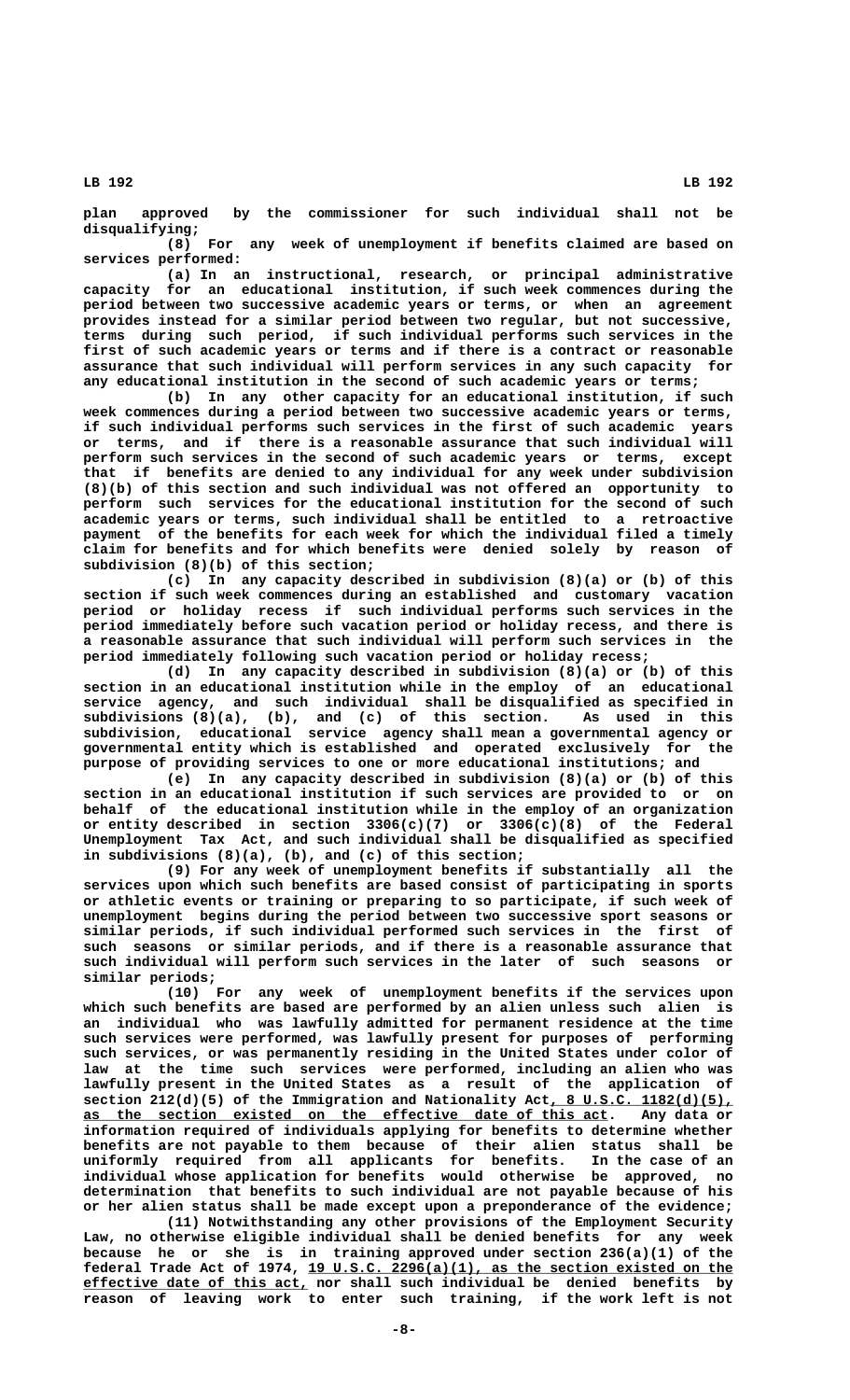**suitable employment, or because of the application to any such week in training of provisions of the Employment Security Law, or any applicable federal unemployment compensation law, relating to availability for work, active search for work, or refusal to accept work. For purposes of this subdivision, suitable employment shall mean, with respect to an individual, work of a substantially equal or higher skill level than the individual's past adversely affected employment, as defined for purposes of the federal Trade** Act of 1974, as the act existed on the effective date of this act, and wages **for such work at not less than eighty percent of the individual's average** weekly wage as determined for purposes of the federal Trade Act of 1974 such  **act; and \_\_\_**

**(12) For any week during which the individual is on a leave of absence.**

**Sec. 9. Section 48-633, Reissue Revised Statutes of Nebraska, is amended to read:**

**48-633. (1) To hear and decide disputed claims, the commissioner shall appoint one or more impartial appeal tribunals consisting in each case** of an administrative law judge, either a salaried examiner, who shall be an attorney<sub>7</sub> selected in accordance with section 48-609. 7 or a body consisting of three members, one of whom shall be a salaried examiner, who shall serve as  $chairperson<sub>r</sub>$  one of whom shall be a representative of employers<sub>7</sub> and the other one of whom shall be a representative of employees. Each of the latter two members may be selected without regard to section 48-609, and shall serve at the pleasure of the commissioner and be paid a fee<sub>7</sub> as determined by the  $\overline{\text{commi}}$  sioner, for each day of active service on such tribunal plus necessary expenses. No person shall participate on behalf of the commissioner in any case in which he or she is an interested party. The commissioner may **designate alternates to serve in the absence or disqualification of any member of an appeal tribunal. The chairperson shall act alone in the absence or —— —— —————— ————————— ——— ——————————— ————— ——— ————— —— ——— ——————— —** disqualification of any other member and his or her alternates. In no case  $\boldsymbol{\textbf{shall}}$  the hearings proceed unless the chairperson of the appeal tribunal is present except as is provided in subsection (2) of this section.

**(2) Whenever the commissioner finds that the hearing of an appeal will be unreasonably delayed by the unavailability of an administrative law \_\_\_\_\_\_\_\_\_\_\_\_\_\_\_\_\_\_\_\_\_ judge appointed in accordance with subsection (1) of this section, a qualified \_\_\_\_\_\_\_\_\_\_\_\_\_\_\_\_\_\_\_\_\_\_\_\_\_\_\_\_\_\_\_\_\_\_\_\_\_\_\_\_\_\_\_\_\_\_\_\_\_\_\_\_\_\_\_\_\_\_\_\_\_\_\_\_\_\_ — —————————**  ${\tt{salaried}}$  e<del>xaminer</del> <del>as chairperson,</del> he or she may appoint a special **administrative law judge examiner to serve as chairperson to conduct the \_\_\_\_\_\_\_\_\_\_\_\_\_\_\_\_\_\_\_\_\_\_\_\_\_\_ ———————— —— ————— —— ——————————** hearing. Such special administrative law judge examiner may be appointed  **———————————— \_\_\_\_\_\_\_\_\_\_\_\_\_\_\_\_\_ without regard to the qualifications hereinbefore set forth in subsection (1) \_\_\_\_\_\_\_\_\_\_\_\_\_\_\_ of this section and shall have all the powers and perform all the duties of a examiner an administrative law judge appointed in accordance with** subsection (1) of this section. After the hearing the special examiner shall make a report of the tribunal's findings with recommendations in writing to  $\frac{1}{2}$  the commissioner, which recommendations when approved by the commissioner shall become binding as to the disputed claim only. If the commissioner does  ${\small \textbf{not} \textbf{ a}}{\small \textbf{p}}{\small \textbf{re}}$  the recommendations of the special examiner, the commissioner shall order the disputed claim to be heard by a regular appeal tribunal.

**(3) Recognizing that a clear separation of functions and the protection of fair and impartial hearings are fundamental to the integrity of the adjudicative process, administrative oversight of the appeal tribunal and its administrative law judges shall be the nondelegable function ———————————— ———————— \_\_\_\_\_\_\_\_\_\_\_\_\_\_ responsibility of the commissioner. The commissioner shall provide the appeal tribunals with proper facilities and assistants for the execution of their \_\_\_\_\_\_\_\_\_\_\_\_\_\_\_\_\_\_\_\_\_\_\_\_\_\_\_\_\_\_\_\_\_\_\_\_\_\_\_\_\_\_\_\_\_\_\_\_\_\_\_\_\_\_\_\_\_\_\_\_\_\_\_\_\_\_ functions. Notwithstanding any delegation of administrative oversight, the \_\_\_\_\_\_\_\_\_\_\_\_\_\_\_\_\_\_\_\_\_\_\_\_\_\_\_\_\_\_\_\_\_\_\_\_\_\_\_\_\_\_\_\_\_\_\_\_\_\_\_\_\_\_\_\_\_\_\_\_\_\_\_\_\_\_\_\_\_\_\_\_\_\_\_\_\_\_ commissioner shall maintain the appeal tribunal and its staff as an \_\_\_\_\_\_\_\_\_\_\_\_\_\_\_\_\_\_\_\_\_\_\_\_\_\_\_\_\_\_\_\_\_\_\_\_\_\_\_\_\_\_\_\_\_\_\_\_\_\_\_\_\_\_\_\_\_\_\_\_\_\_\_\_\_\_\_\_\_\_\_\_\_\_\_\_\_\_ identifiable unit within the division or office to which it is assigned, under \_\_\_\_\_\_\_\_\_\_\_\_\_\_\_\_\_\_\_\_\_\_\_\_\_\_\_\_\_\_\_\_\_\_\_\_\_\_\_\_\_\_\_\_\_\_\_\_\_\_\_\_\_\_\_\_\_\_\_\_\_\_\_\_\_\_\_\_\_\_\_\_\_\_\_\_\_\_ the supervision of a chief administrative law judge. In determining \_\_\_\_\_\_\_\_\_\_\_\_\_\_\_\_\_\_\_\_\_\_\_\_\_\_\_\_\_\_\_\_\_\_\_\_\_\_\_\_\_\_\_\_\_\_\_\_\_\_\_\_\_\_\_\_\_\_\_\_\_\_\_\_\_\_\_\_\_\_\_\_\_\_\_\_\_\_ eligibility of a claimant for unemployment benefits, an appeal tribunal shall** not be bound by department policy or interpretations that are not part of a  $\frac{\text{duly adopted regulation or that have not been approved by a court of competent}{}$  **\_\_\_\_\_\_\_\_\_\_\_\_\_\_\_\_\_\_\_\_\_\_\_\_\_\_\_\_\_\_\_\_\_\_\_\_\_\_\_\_\_\_\_\_\_\_\_\_\_\_\_\_\_\_\_\_\_\_\_\_\_\_\_\_\_\_\_\_\_\_\_\_\_\_\_\_\_\_ jurisdiction. No administrative law judge shall be subject to discipline,** poor evaluation, or loss of pay or pay increase for failure to follow a  **\_\_\_\_\_\_\_\_\_\_\_\_\_\_\_\_\_\_\_\_\_\_\_\_\_\_\_\_\_\_\_\_\_\_\_\_\_\_\_\_\_\_\_\_\_\_\_\_\_\_\_\_\_\_\_\_\_\_\_\_\_\_\_\_\_\_\_\_\_\_\_\_\_\_\_\_\_\_ department policy or interpretation on unemployment benefit eligibility that** has not been adopted as a regulation or approved by a court of competent  **\_\_\_\_\_\_\_\_\_\_\_\_\_\_\_\_\_\_\_\_\_\_\_\_\_\_\_\_\_\_\_\_\_\_\_\_\_\_\_\_\_\_\_\_\_\_\_\_\_\_\_\_\_\_\_\_\_\_\_\_\_\_\_\_\_\_\_\_\_\_\_\_\_\_\_\_\_\_ jurisdiction. An attorney employed by the commissioner shall not appear \_\_\_\_\_\_\_\_\_\_\_\_\_\_\_\_\_\_\_\_\_\_\_\_\_\_\_\_\_\_\_\_\_\_\_\_\_\_\_\_\_\_\_\_\_\_\_\_\_\_\_\_\_\_\_\_\_\_\_\_\_\_\_\_\_\_\_\_\_\_\_\_\_\_\_\_\_\_ before an appeal tribunal in any appeal hearing presided over by an \_\_\_\_\_\_\_\_\_\_\_\_\_\_\_\_\_\_\_\_\_\_\_\_\_\_\_\_\_\_\_\_\_\_\_\_\_\_\_\_\_\_\_\_\_\_\_\_\_\_\_\_\_\_\_\_\_\_\_\_\_\_\_\_\_\_\_\_\_\_\_\_ administrative law judge for whom he or she is the immediate supervisor. Sec. 10. Section 48-634, Reissue Revised Statutes of Nebraska, is**

> **amended to read: 48-634. The claimant or any other party entitled to notice of a determination as provided in section 48-632, may file an appeal from such determination with an appeal tribunal. Notice of appeal must be in writing or\_\_**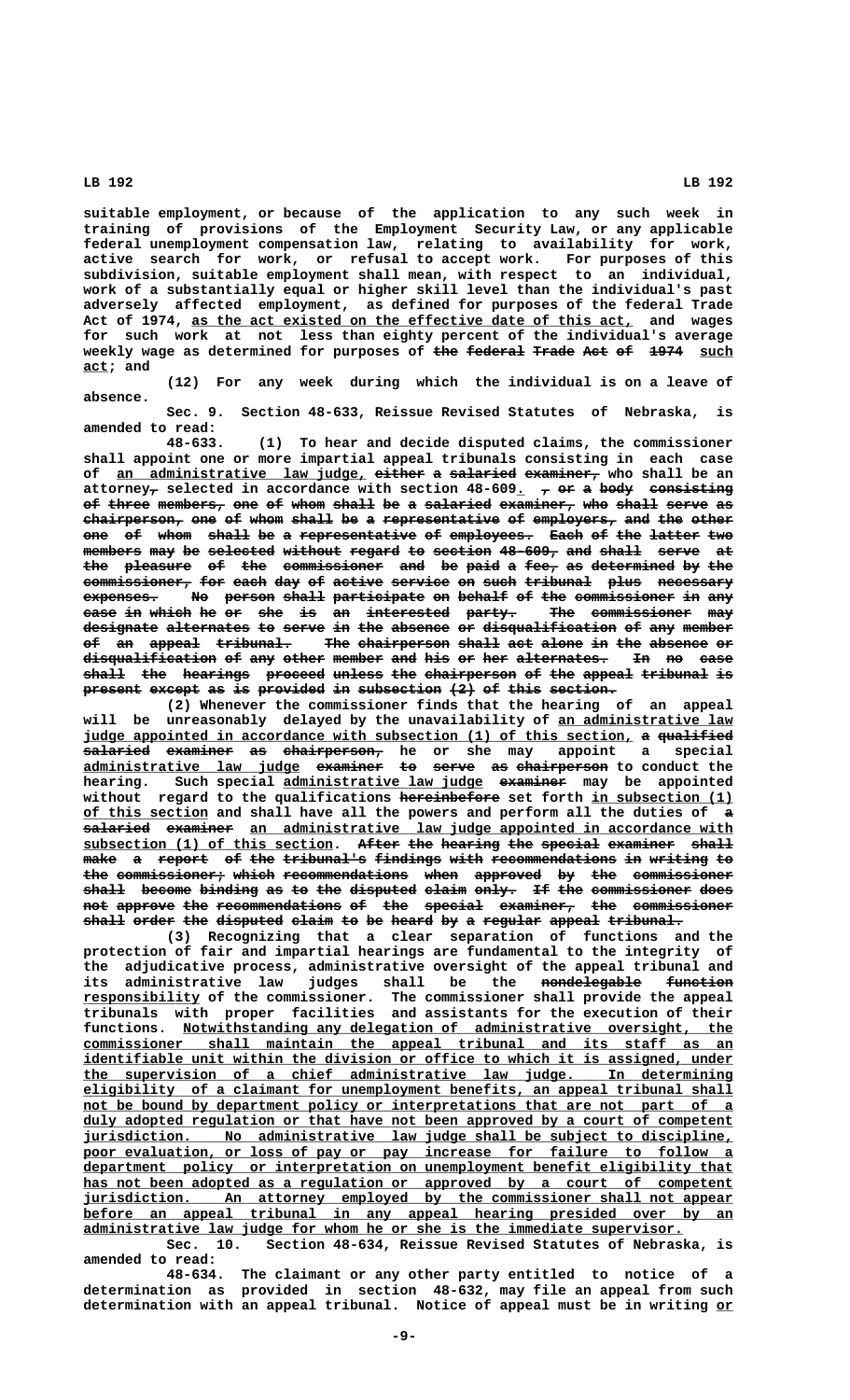**\_\_\_\_\_\_\_\_\_\_\_\_\_\_\_\_\_\_\_\_\_\_\_\_\_\_\_\_\_\_\_\_\_\_\_\_\_\_\_\_\_\_\_\_\_\_\_\_\_\_\_\_\_\_\_\_\_\_\_\_\_\_\_\_\_\_\_\_\_\_\_\_\_\_\_\_\_\_ in accordance with rules and regulations adopted and promulgated by the \_\_\_\_\_\_\_\_\_\_\_\_ commissioner and must be delivered and received within twenty days after the date of mailing of the notice of determination to his or her last-known — ———————— address, or, if such notice is not mailed, after the date of personal delivery of such notice of determination. For good cause shown, the tribunal may also take jurisdiction over appeals filed outside the prescribed appeal period. Unless the appeal is withdrawn, the appeal tribunal, after affording the parties reasonable opportunities for a fair hearing, shall make findings and conclusions and on the basis thereof affirm, modify, or reverse such determination. If an appeal involves a question as to whether services were performed by the claimant in employment or for an employer, the tribunal shall give special notice of such issue and of the pendency of the appeal to the employer and to the commissioner, both of whom shall be parties to the proceeding and be afforded a reasonable opportunity to adduce evidence bearing on such question. The parties shall be promptly notified of the tribunal's decision and shall be furnished with a copy of the decision and the findings and conclusions in support of the decision.**

**Sec. 11. Section 48-650, Reissue Revised Statutes of Nebraska, is amended to read:**

**48-650. The commissioner shall determine the rate of combined tax applicable to each employer pursuant to section 48-649 and may determine, at any time during the year, whether services performed by an individual were employment or for an employer. Any such determination shall become conclusive and binding upon the employer unless, within thirty days after the prompt mailing of notice thereof to his or her last-known address or in the absence of mailing within thirty days after the delivery of such notice, the employer** files an application for review and redetermination, setting forth the reasons  $\textbf{therefor.}$  If the commissioner grants such review, the employer shall be promptly notified thereof and shall be granted an opportunity for a fair hearing conducted by the commissioner or his or her designee, but no appeal  **\_\_\_\_\_\_\_\_\_\_\_\_\_\_\_\_\_\_\_\_\_\_\_\_\_\_\_\_\_\_ with an appeal tribunal. No employer shall have standing, in any proceeding involving his or her combined tax rate or combined tax liability, to contest the chargeability to his or her account of any benefits paid in accordance with a determination, redetermination, or decision pursuant to sections 48-629 to 48-644 except upon the ground that the services on the basis of which such benefits were found to be chargeable did not constitute services performed in employment for him or her and only in the event that he or she was not a party to such determination, redetermination, or decision or to any other proceedings under the Employment Security Law in which the character of such services was determined. A full and complete record shall be kept of all proceedings in connection with such hearing. All testimony at any such hearing shall be recorded but need not be transcribed unless there is a** further appeal. The employer shall be promptly notified of the appeal **tribunal's decision commissioner's denial of his or her application or the \_\_\_\_\_\_\_\_\_\_\_\_\_\_\_\_\_\_\_ —————————————— —————— —— ——— —— ——— ——————————— —— ——** commissioner's redetermination, either of which shall become final unless the  **\_\_\_\_\_\_\_\_\_\_\_\_\_\_\_\_\_\_\_ \_\_\_\_\_\_\_\_\_\_\_\_\_\_\_\_\_\_\_\_\_\_\_\_\_\_\_\_\_\_\_\_\_\_\_\_\_\_\_\_\_ employer or the commissioner appeals within thirty days after the date of**  $s$ ervice of the decision of the appeal tribunal. The appeal shall be in accordance with otherwise be governed by the Administrative Procedure Act.

**Sec. 12. Section 48-656, Reissue Revised Statutes of Nebraska, is amended to read:**

**48-656. (1) If any employer fails to file a report or return required by the commissioner for the determination of combined taxes, the commissioner may make such reports or returns or cause them to be made and determine the combined taxes payable, on the basis of such information as he or she may be able to obtain, and shall collect the combined taxes as determined together with any interest thereon due under section 48-655. The commissioner shall immediately notify the employer of the assessment, in writing, by registered or certified mail, in the usual course, and such assessment shall be final unless the employer protests such assessment within fifteen days after the mailing of the notice. If the employer protests such** assessment, the employer shall have an opportunity to be heard by the  **———————————— \_\_\_\_\_\_\_\_\_\_\_\_\_\_\_\_\_\_ commissioner an appeal tribunal upon written request therefor. After the** hearing the commissioner appeal tribunal shall immediately notify the employer in writing of his or her finding its decision, and the assessment, if any, **shall be final upon issuance of such notice.**

 **\_\_\_\_\_\_\_\_\_\_\_\_\_\_\_\_\_\_\_\_\_\_\_\_\_\_\_\_\_\_\_\_\_\_\_\_\_\_\_\_\_\_\_\_\_\_\_\_\_\_\_\_\_\_\_\_\_\_\_\_\_\_\_\_ (2) If any employer files a report or return required by the \_\_\_\_\_\_\_\_\_\_\_\_\_\_\_\_\_\_\_\_\_\_\_\_\_\_\_\_\_\_\_\_\_\_\_\_\_\_\_\_\_\_\_\_\_\_\_\_\_\_\_\_\_\_\_\_\_\_\_\_\_\_\_\_\_\_\_\_\_\_\_\_\_\_\_\_\_\_ commissioner for the determination of combined taxes but fails to pay all or** some part of the combined taxes actually due for the reported period, the  **\_\_\_\_\_\_\_\_\_\_\_\_\_\_\_\_\_\_\_\_\_\_\_\_\_\_\_\_\_\_\_\_\_\_\_\_\_\_\_\_\_\_\_\_\_\_\_\_\_\_\_\_\_\_\_\_\_\_\_\_\_\_\_\_\_\_\_\_\_\_\_\_\_\_\_\_\_\_ commissioner may determine the combined taxes actually payable on the basis of \_\_\_\_\_\_\_\_\_\_\_\_\_\_\_\_\_\_\_\_\_\_\_\_\_\_\_\_\_\_\_\_\_\_\_\_\_\_\_\_\_\_\_\_\_\_\_\_\_\_\_\_\_\_\_\_\_\_\_\_\_\_\_\_\_\_\_\_\_\_\_\_\_\_\_\_\_\_ such information as he or she may be able to obtain and shall collect the \_\_\_\_\_\_\_\_\_\_\_\_\_\_\_\_\_\_\_\_\_\_\_\_\_\_\_\_\_\_\_\_\_\_\_\_\_\_\_\_\_\_\_\_\_\_\_\_\_\_\_\_\_\_\_\_\_\_\_\_\_\_\_\_\_\_\_\_\_\_\_\_\_\_\_\_\_\_ combined taxes as determined together with any interest due under section \_\_\_\_\_\_\_\_\_\_\_\_\_\_\_\_\_\_\_\_\_\_\_\_\_\_\_\_\_\_\_\_\_\_\_\_\_\_\_\_\_\_\_\_\_\_\_\_\_\_\_\_\_\_\_\_\_\_\_\_\_\_\_\_\_\_\_\_\_\_\_\_\_\_\_\_\_\_ 48-655. The commissioner shall immediately notify the employer of the**

 **LB 192 LB 192**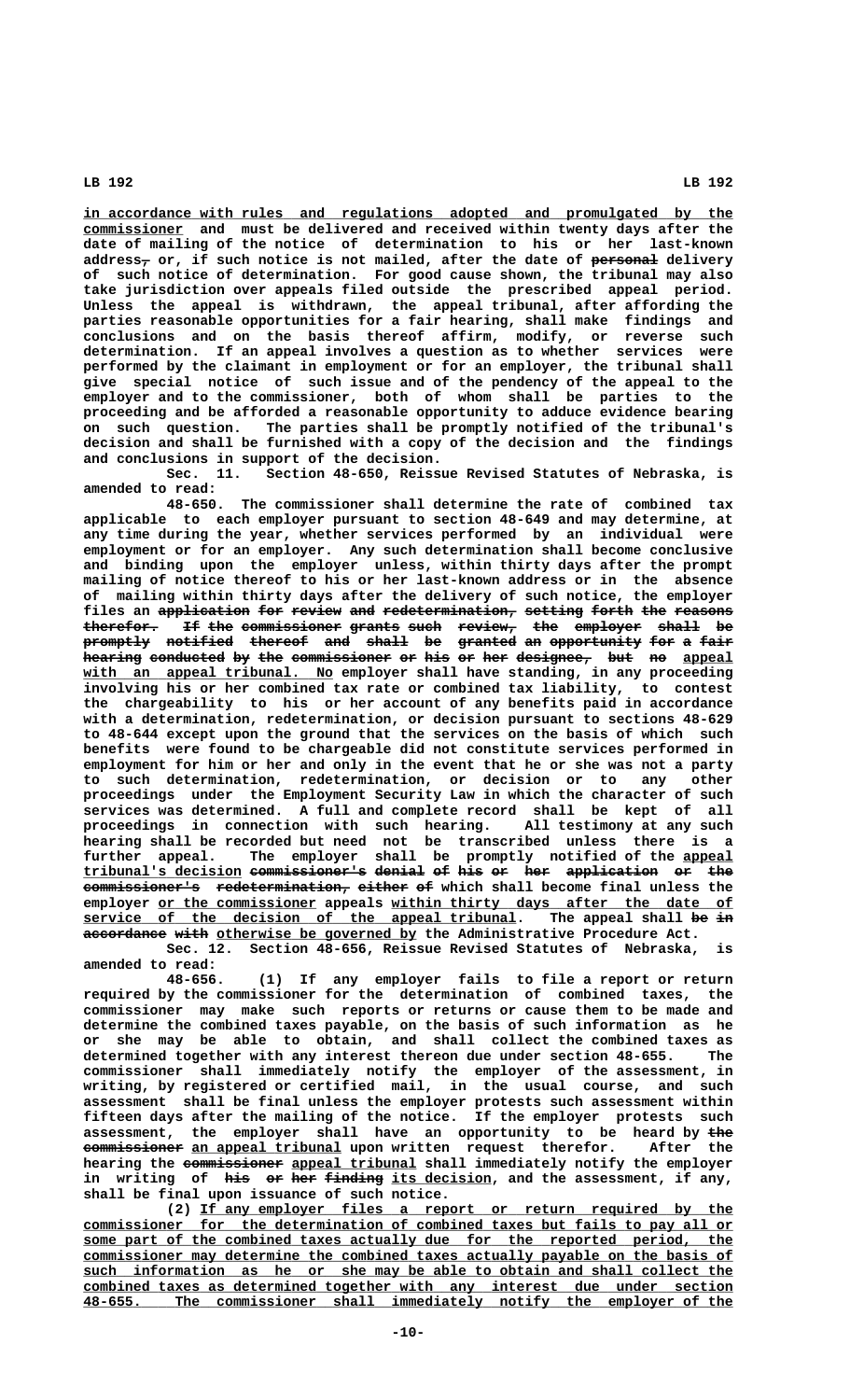**\_\_\_\_\_\_\_\_\_\_\_\_\_\_\_\_\_\_\_\_\_\_\_\_\_\_\_\_\_\_\_\_\_\_\_\_\_\_\_\_\_\_\_\_\_\_\_\_\_\_\_\_\_\_\_\_\_\_\_\_\_\_\_\_\_\_\_\_\_\_\_\_\_\_\_\_\_\_ assessment, in writing by registered or certified mail in the usual course, \_\_\_\_\_\_\_\_\_\_\_\_\_\_\_\_\_\_\_\_\_\_\_\_\_\_\_\_\_\_\_\_\_\_\_\_\_\_\_\_\_\_\_\_\_\_\_\_\_\_\_\_\_\_\_\_\_\_\_\_\_\_\_\_\_\_\_\_\_\_\_\_\_\_\_\_\_\_ and such assessment shall be final unless the employer protests such \_\_\_\_\_\_\_\_\_\_\_\_\_\_\_\_\_\_\_\_\_\_\_\_\_\_\_\_\_\_\_\_\_\_\_\_\_\_\_\_\_\_\_\_\_\_\_\_\_\_\_\_\_\_\_\_\_\_\_\_\_\_\_\_\_\_\_\_\_\_\_\_\_\_\_\_\_\_ assessment within fifteen days after the mailing of the notice. If the \_\_\_\_\_\_\_\_\_\_\_\_\_\_\_\_\_\_\_\_\_\_\_\_\_\_\_\_\_\_\_\_\_\_\_\_\_\_\_\_\_\_\_\_\_\_\_\_\_\_\_\_\_\_\_\_\_\_\_\_\_\_\_\_\_\_\_\_\_\_\_\_\_\_\_\_\_\_ employer protests such assessment, the employer shall have an opportunity to** be heard by an appeal tribunal upon a written request therefor. After the hearing, the appeal tribunal shall immediately notify the employer in writing  **\_\_\_\_\_\_\_\_\_\_\_\_\_\_\_\_\_\_\_\_\_\_\_\_\_\_\_\_\_\_\_\_\_\_\_\_\_\_\_\_\_\_\_\_\_\_\_\_\_\_\_\_\_\_\_\_\_\_\_\_\_\_\_\_\_\_\_\_\_\_\_\_\_\_\_\_\_\_ of its decision and the assessment, if any, shall be final upon issuance of such notice. \_\_\_\_\_\_\_\_\_\_\_\_**

 **\_\_\_ (3) Beginning with the first calendar quarter of 1990, any employer or any officer or agent of an employer who fails to file a required quarterly combined tax report and wage schedule by the tenth day of the second month following the end of the calendar quarter shall pay a penalty to the commissioner of one-tenth of one percent of the total wages paid during the quarter, except that the penalty shall not be less than twenty-five nor more than two hundred dollars. For good cause shown, the commissioner may waive the penalty in accordance with rules and regulations adopted and promulgated by the commissioner. The commissioner shall remit any penalty collected to the State Treasurer who shall credit it to the pool account of the Employment Security Special Contingent Fund.**

**Sec. 13. Section 48-657, Revised Statutes Supplement, 2000, is amended to read:**

**48-657. (1)(a) If any employer defaults in any payment of combined tax or interest, the commissioner may make in any manner feasible and cause to be filed as a secured transaction as provided in article 9, Uniform Commercial Code, and in the real estate mortgage records of any county in which such employer is engaged in business or owns real or personal property, a statement, under oath, showing the amount of combined tax and interest in default, which statement, when filed for record, shall operate as a lien and mortgage on all of the real and personal property of the employer, subject only to the liens of prior record, and the property of such employer shall be subject to seizure and sale for the payment of such combined taxes and interest. Such lien on personal property may be enforced or dissolved in the manner provided by article 9, Uniform Commercial Code, and such liens on real estate may be enforced or dissolved in the manner provided by Chapter 25, article 21, in the enforcing and dissolving of real estate mortgages. This subdivision shall only apply to liens filed prior to May 1, 1999.**

**(b) A lien for unpaid combined taxes filed or recorded pursuant to subdivision (a) of this subsection shall lapse at the earlier of its expiration date or the fifth anniversary of the filing or recording date, unless the commissioner files a notice of continuation in the place of the original filing or recording and with the appropriate filing officer in the manner provided for in the Uniform State Tax Lien Registration and Enforcement Act before such lien lapses. A notice of continuation shall include all of the information required by the act, the date of the filing or recording of the original lien, and a statement that the original lien is to be continued for ten years. Thereafter, such lien shall be enforced and notices of continuation filed in accordance with the act.**

**(c)** On and after May 1, 1999, **payment of combined tax or interest, the commissioner may file a lien against such employer in accordance with the Uniform State Tax Lien Registration and Enforcement Act. Such liens shall set forth the amount of combined tax and** interest in default and shall be continued and enforced as provided in the aet  **\_\_\_\_\_\_\_\_\_\_\_\_\_\_\_\_\_\_\_\_\_\_\_\_\_\_\_\_\_\_\_\_\_\_\_\_\_\_\_\_\_\_\_\_\_\_\_\_\_\_\_\_\_\_\_ Uniform State Tax Lien Registration and Enforcement Act.**

**(2) It shall be the duty of the State of Nebraska, or any department or agency thereof, county boards, the contracting board of all cities, villages, and school districts, all public boards empowered by law to enter into a contract by public bidding for the erecting and finishing or the repairing of any public building, bridge, highway, or other public structure or improvement, and any officer or officers so empowered by law to enter into such contract to provide in such contract that the person, persons, firm, or corporation to whom the contract is awarded will pay to the Unemployment Compensation Fund of the State of Nebraska and the State Unemployment Insurance Trust Fund unemployment combined tax and interest due under the Employment Security Law on wages paid to individuals employed in the performance of such contract.**

**(3) No contract referred to in subsection (2) of this section shall be entered into by the State of Nebraska, a department or agency thereof, an officer or officers, or a board referred to in such subsection unless the contract contains the proviso mentioned in such subsection.**

**(4) Before final payment may be made on the final three percent of any such contract awarded on or after June 1, 1957, the State of Nebraska, department or agency thereof, officer or officers, or board awarding the**